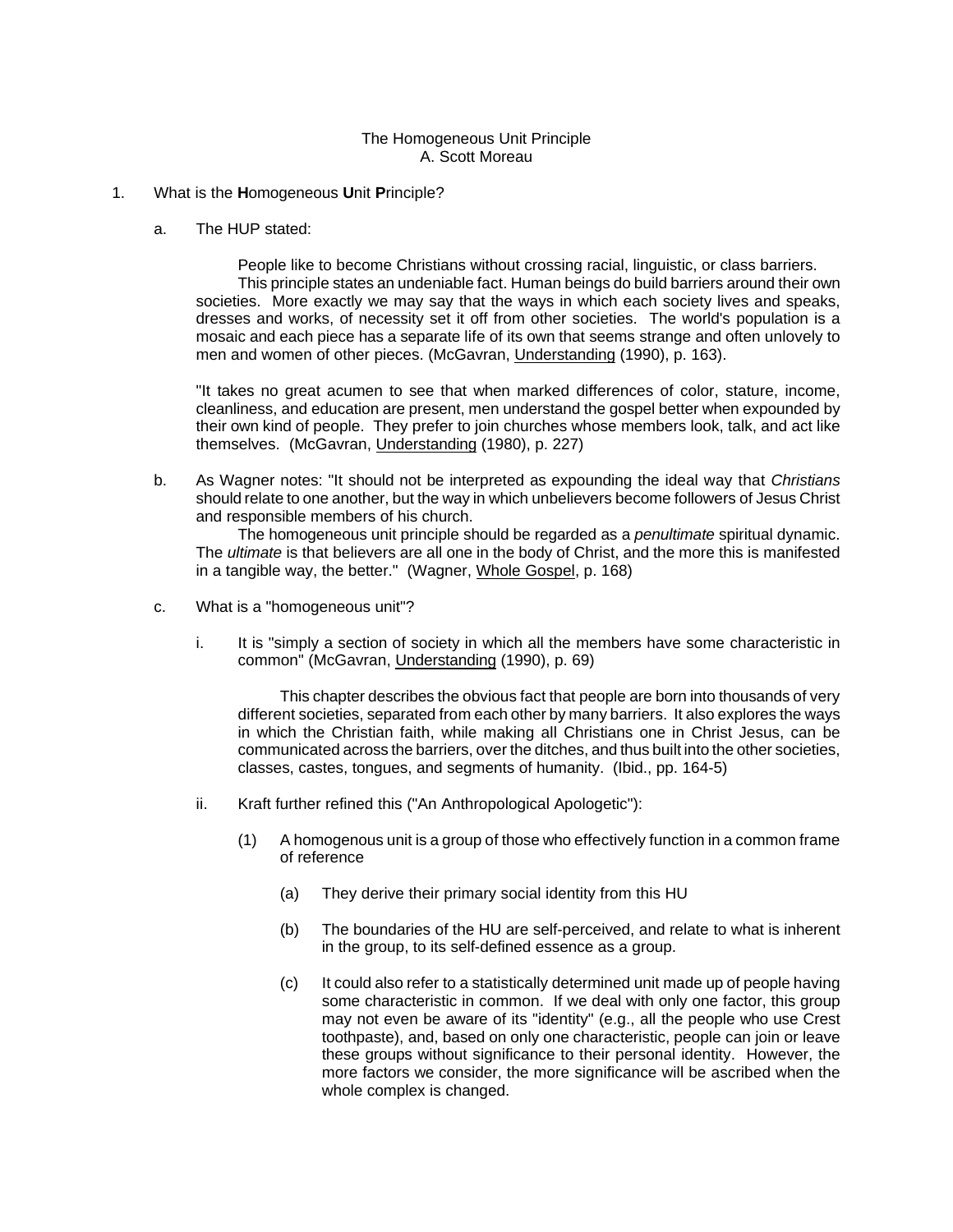- (2) We cannot interact effectively with others without a high degree of homogeneity with them. Even on the large scale, "A society, often referred to as a culture, is a homogeneous unit functioning together in terms of a common language and culture" (Ibid., p. 122)
- (3) In human society, homogeneity is a **fact**. The question is not whether it exists, but what our attitude is to be towards it. Kraft notes five possible attitudes:

| Name                        | Description                                                                                                                                                                                            |  |
|-----------------------------|--------------------------------------------------------------------------------------------------------------------------------------------------------------------------------------------------------|--|
| <b>Melting Pot Attitude</b> | Diversity is bad. We should integrate the diverse HUs<br>into cultural sameness, working for larger and larger<br>HUs in the nation and the church.                                                    |  |
| Laissez-Faire Attitude      | Having many HUs is bad and must be overcome. The<br>way to overcome them, however, is simply to leave<br>them alone and let cultural processes have their way.                                         |  |
| Tourist Attitude            | Diversity is interesting and quaint. We are not, there-<br>fore, to do anything about it except to observe the<br>differences, and, perhaps, to thank God that we are not<br>strange the way they are. |  |
| <b>Reactionary Attitude</b> | Glories in the multiplicity of HUs and seeks to preserve<br>them.                                                                                                                                      |  |
| <b>Realist Attitude</b>     | HUs exist and will always exist. We must, therefore,<br>learn to work in terms of HUs whether or not we ap-<br>prove of everything that HUs are used for.                                              |  |

- 2. The importance of the HUP to the church growth movement:
	- a. The "peoples" framework of the CG movement
	- b. Modern strategies of missions which use the peoples concept:
		- i. Fulfilling the GC by making disciples of all "peoples"
		- ii. The concept of "hidden" peoples
	- c. If true, this is a principle that we will want to harness so that the possibility for the growth of our churches will not be unnecessarily hindered by sociological dynamics. Wagner estimates that 95 to 98% of the world's churches are homogeneous in nature.
	- d. The importance extends around the world. In the US, the concept of "melting pot" has been replaced by that of a "stew", with ethnic pockets still relatively intact, in some cases after many years of contact.
	- e. In terms of integrity of the discipline of church growth, it has been an area that has been loudly criticized and just as loudly defended for over twenty years.
- 3. What is the real debate?
	- a. Wagner states concerning the HUP itself: "It is descriptive, not normative. It is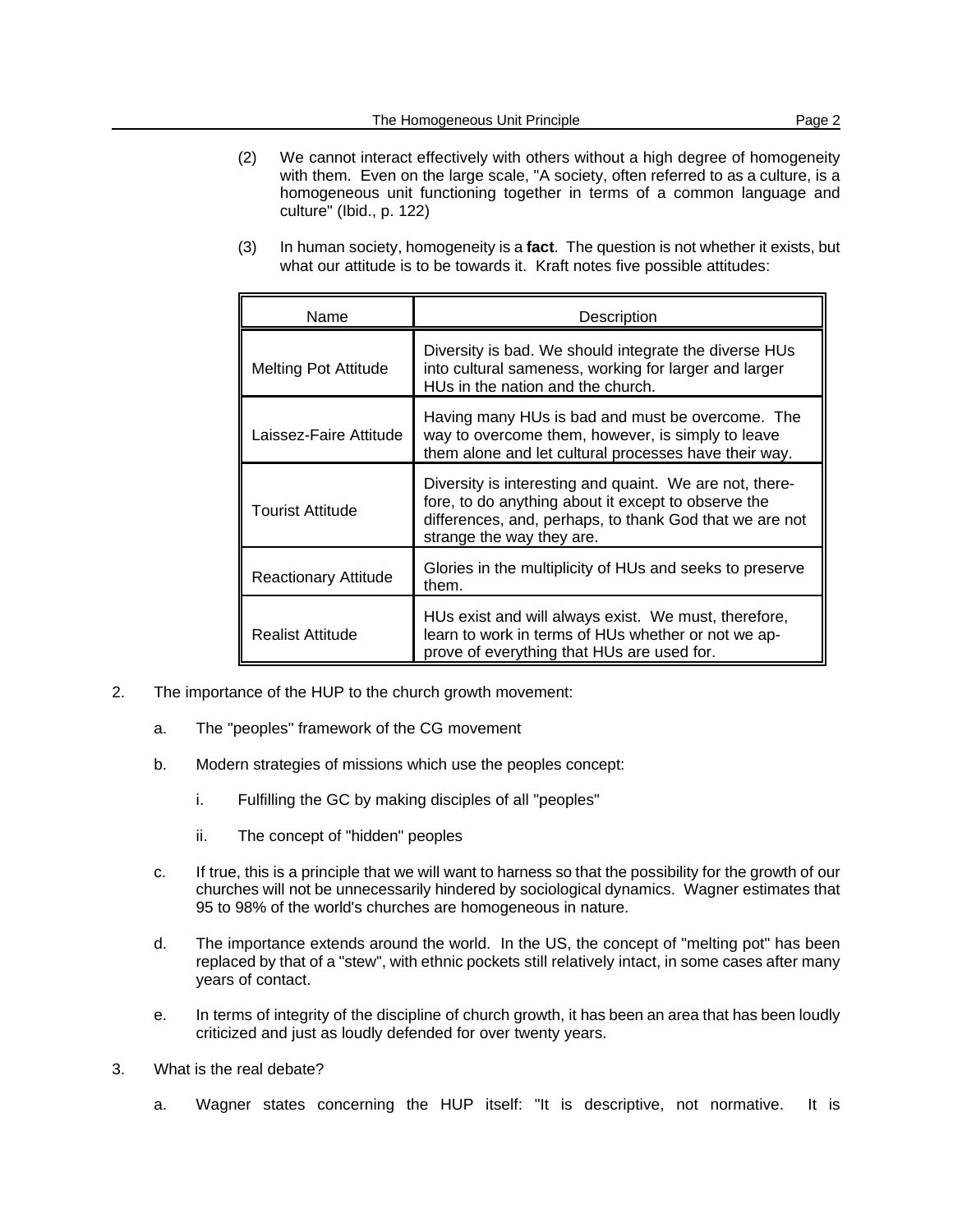phenomenological, not theological" (Wagner, Whole Gospel, p. 167).

- b. As Kraft noted (see above) it is not over the fact of homogeneity, it is over the consequences of the observed fact. Robert L. Plaisted agrees: "Now, the homogeneous unit debate in the church has centered less around the *fact* of such cultural diversity than around the *value* assigned to it." (Plaisted, "The Homogeneous Unit Debate", p. 216)
- c. David Wasdell points out: "The homogeneous unit principle is the pragmatic strategy stemming from observed realities of missionary work, whilst its criticism is theological in basis and the two different methodologies do not engage. In other words, that which is pragmatically defined sustains its pragmatic base in spite of theoretical criticism, since the criticism does nothing to the data upon which the argument rests." (Wasdell, "HUP", p. 1)
- d. Should we consider renaming the HUP the HUF (Homogeneous Unit Fact)? Since it is an observed fact rather than a principle, this might clear some of the air over the issue. As stated, the HUP simply notes that people like to remain in homogeneous units without stating *why* this is true.
- e. In addition, the debate does appear to be more academic than practical (Gration, "The Homogeneous Unit Principle", p. 197). Missionaries have long planted churches among homogeneous groups without even knowing the HUP. One major difference is that church planters are now consciously aware of the HUP in a church planting process.
- 4. Theological considerations: This principle may be true in the sociological sense, but does a sociological principle determine theological truth? What does the Bible have to say?
	- a. In the OT, what is the relationship (if any) between the incident at the Tower of Babel (Genesis 11) and the HUP?
		- i. Up to this point in time, mankind had one language (lit. "one lip") and one vocabulary (lit. "single words"), and everyone could understand everyone else.
		- ii. Why the tower? ". . . so that we may **make a name for ourselves** and **not be scattered over the face of the whole earth**." (v. 4). Out of their insecurity and pride, and possibly their desire to control others, men seek to build a tower ("and especially a tower"; Leupold, Genesis, 1:384) and make a name for themselves (to create a strong, centralized powerbase?; Stigers, Genesis, p. 129).
		- iii. "Nothing which they purpose to do will be impossible for them". God had made people with incredible abilities which can be used for good or bad. Here His concern appears to be with the latter--building such a tower in their pride, there is nothing (including the deepest sin) which will be impossible for them. His concern is not to frustrate mankind's technological capability, but to prevent our skills from being used to the maximum for sinful purposes ("better division than collective apostasy"; Kidner, Genesis, p. 110).
		- iv. God frustrates their efforts. Two major factors might be involved (Stigers, Genesis, p. 129):
			- (1) A"unified" sinful humanity would wreak more havoc (through centralised power and control) than a "nationalised" divided humanity (which distributes power). Thus, "nationalism" actually reduces sin in the world! "It may then be said in general, *nationalism is best for the world in its present state of sin and that to destroy those national boundaries is contrary to God's present will*" (Stigers, Genesis, p. 129; emphasis mine).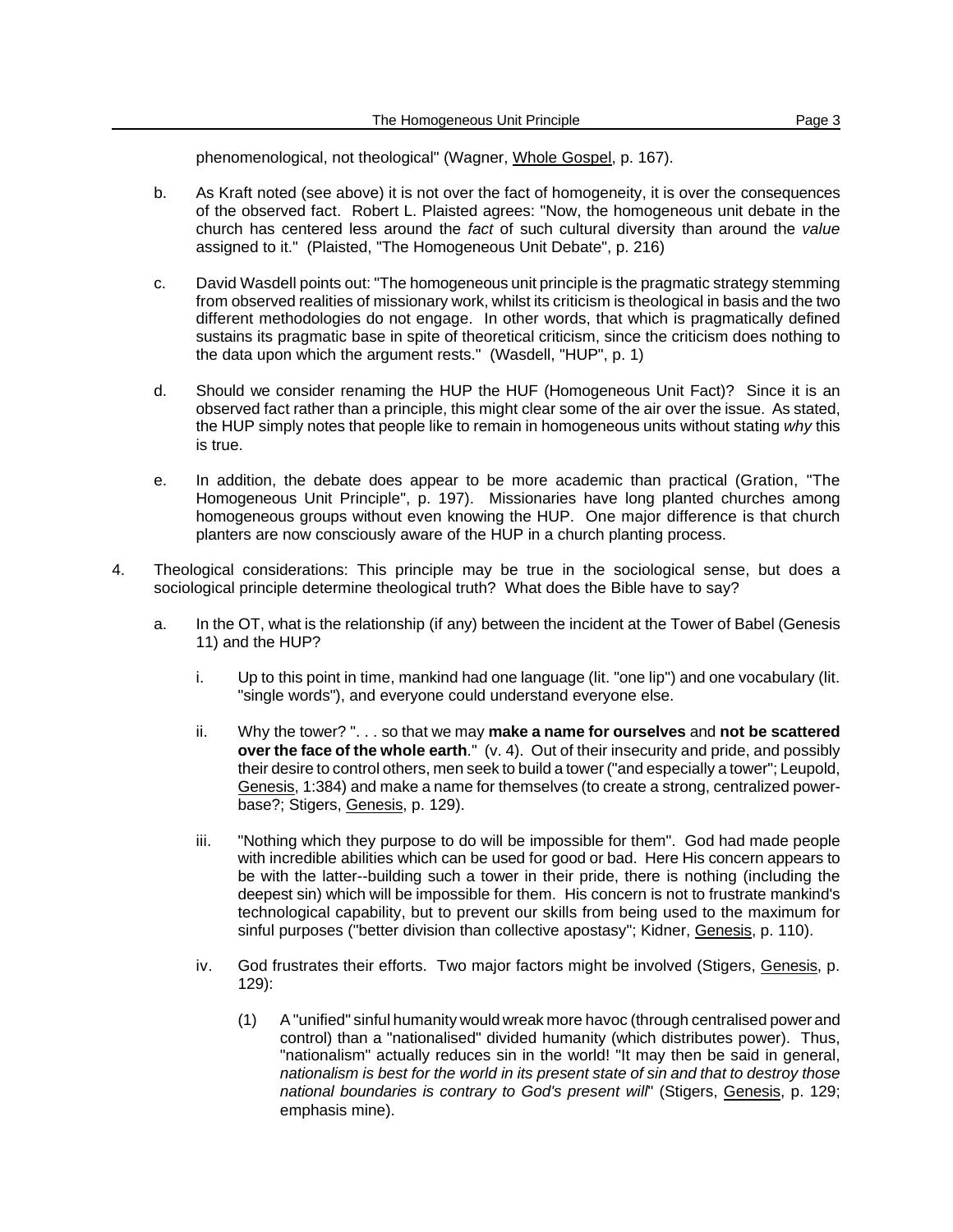- (2) A "unified" world would have more easily resulted in the untimely destruction of Israel, God's chosen people.
- (3) To general appearances, mankind was already moving in the direction of cultural diversity. It seems that God chose to speed up the process here. May we use this to conclude that God desires separate development (as was done by the DRC in South Africa to theologically justify apartheid)? It seems that the larger framework is that a centrally controlled monoethnic mankind will move in the direction of greater sin, and God is not interested in this. A key question remaining is the impact of Christ's death on our sinful propensities, and how this may change the orientation seen in Genesis 11.
- b. In the NT: How did the early church deal with the problem of ethnocentricity?
	- i. Acts 2: All were Jews, but from many different linguistic gropus. Was this a homogenous group or not? This group can be viewed either as homogeneous (religiously) or as heterogeneous (linguistically), which is a problem of trying to "prove" the HUP from the biblical evidence (and also a problem with the principle itself, as defining an HU can be extremely difficult).
	- ii. Acts 6: Why were the widows of Grecian Jews not being given the food they needed by the Aramaic-speaking community? How would appointing deacons ("waiters on tables") solve the problem? It appears that the HUP is seen in action with the selection of the deacons, who all had Greek names and would be most interested in the plight of the Grecian widows.
	- iii. Acts 8 (see also John 4:9): The Jews had nothing to do with Samaritans; how did this affect the early spread of the church in Samaria? Also note that Philip (a Greek name) is the first to go to them.
	- iv. Acts 15, Galatians 2 (15:19: "It is my judgment, therefore, that we should not make it difficult for the Gentiles who are turning to God"): was the question of circumcision of Gentile believers exclusively theological, or did it also include cultural (ethnocentric) aspects? Plaisted notes:

To paraphrase McGavran in the context of Paul's ministry, first century pagan Greeks found it less difficult to become Christians when they were not forced to cross formidable cultural barriers such as circumcision, dietary regulations, and a Mosaic law code alien to their experience. So Paul insisted that the church should place no barriers between potential converts and the salvation of Christ except those God had already placed there- confession, repentence, faith and baptism. (Plaisted, "The Homogeneous Unit Principle", pp. 228-9)

- v. 1 Corinthinas 9:19-22: Paul was willing to act in an appropriate fashion *in order to win people to Christ*.
	- (1) Paul exhibited a "willingness to accommodate himself to whatever social setting he found himself in, so as 'to win as many as possible' [i.e., evangelism]. . . . Thus Paul's first concern in such matters is not whether he offends or does not offend- although that too is a concern (10:32)--but whether the gospel itself will get its proper hearing (cf. 10:33)." (Fee, Corinthians, pp. 426-7)
	- (2) Paul makes the choice to live within his context freely, and does so in light of the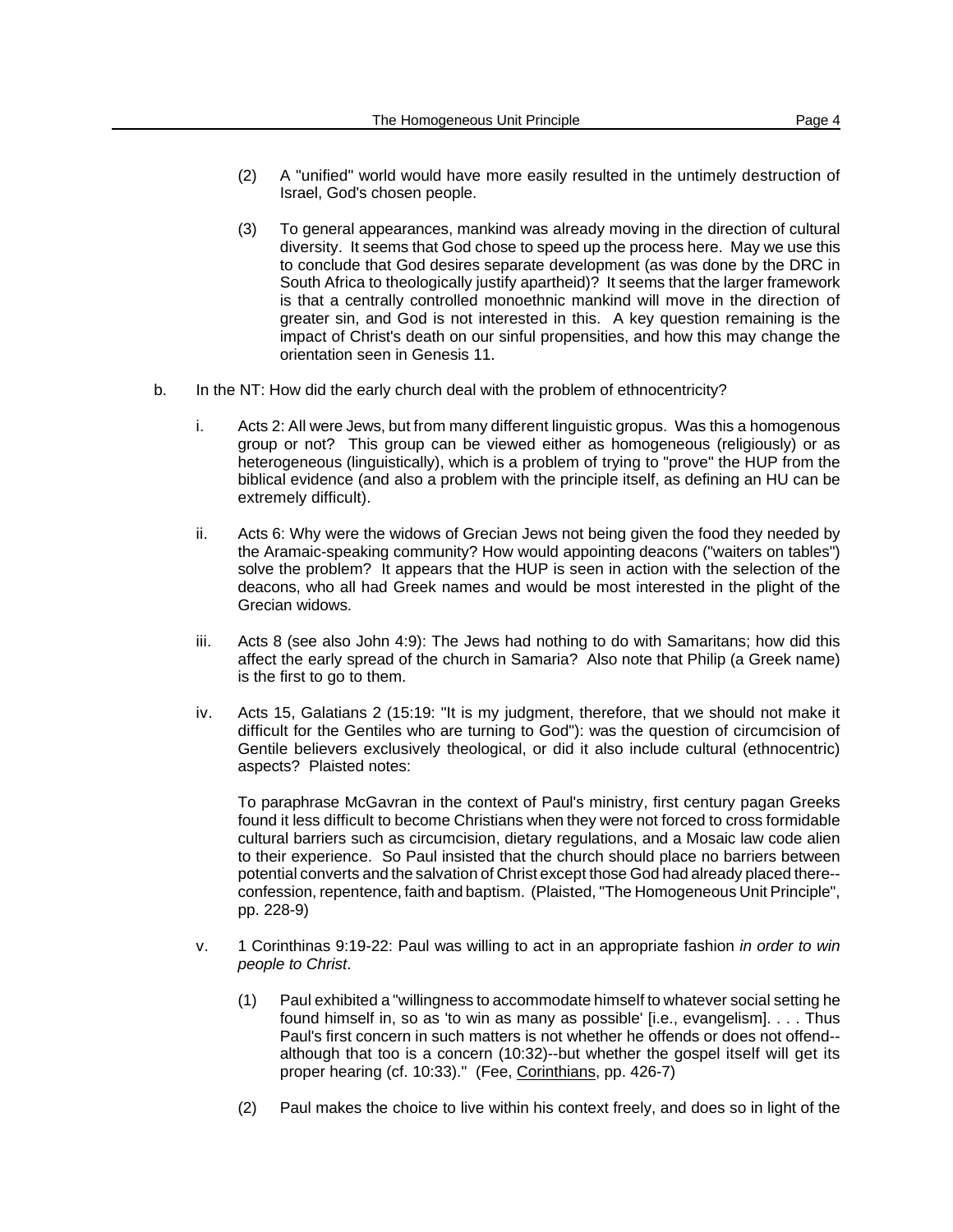Gospel. Though on the behavioral level his actions are inconsistent, they follow a higher priority (and integrity) than simple slavish behavioral observance.

- (3) In this context, he specifically deals with food bought in the open market place. He draws the line in the fact that he remains under Christ's law (or legal obligation to Christ; Barrett, Corinthians, p. 212) even when living like a Gentile (e.g., he would hardly murder someone no matter how favorably the culture looked upon it!).
- (4) "This passage has often been looked to for the idea of 'accommodation' in evangelism, that is, of adapting the *message* to the language and perspective of the recipients. Unfortunately, despite the need for that discussion to be carried on, this passage does not speak directly to it. This has to do with how one *lives* or *behaves* among those whom one wishes to evangelize (not, it needs to be added in passing, with social taboos among Christians). What needs to be emphasized is the point expressed clearly by Bornkamm: 'Paul could not modify the gospel itself according to the particular characteristics of his hearers. The whole of his concern is to make clear that the changeless gospel, . . . empowers him to be free to change his stance." (Fee, Corinthians, pp. 432-3) Is this HUP thinking on Paul's part?
- c. The whole HUP question reflects a tension between:
	- i. Evangelism (which is the best way to win people to Christ?) and
	- ii. Christian maturity (how can the church say we are unified if we separate on Sunday mornings for worship?)
- d. Is there a difference between "spiritual" and "social" unity?
- e. Are we to distinguish what **is** (which the HUP simply points out) from what **ought to be** (In Christ there is no Jew or Greek, slave or free, etc.; see discussion in Wagner, Whole Gospel, p. 151) ? If so, how does that apply in this case?
- 5. Sociological/anthropological considerations:
	- a. No one can deny the fact that urban societies are essentially heterogeneous in nature. Each person belongs to a number of identity groups, many of them along the homogeneous lines defined by Church Growth.
	- b. The very things that give a group its internal identity also place boundaries around the group and distinguish it from other groups. This is a fact of any multi-ethnic society today.
	- c. The HUP is similar to the *homophily* principle in communication (Dynamics, pp. 229-39), which is that we tend to share information with similar persons. One interesting aspect of this is that, "As a result of similarity, information is received more readily and persuasion occurs more frequently" (Ibid., p. 232). One way to measure the amount of homophily bu use of the Scale of Perceived Homophily (Dodd, Dynamics, p. 238):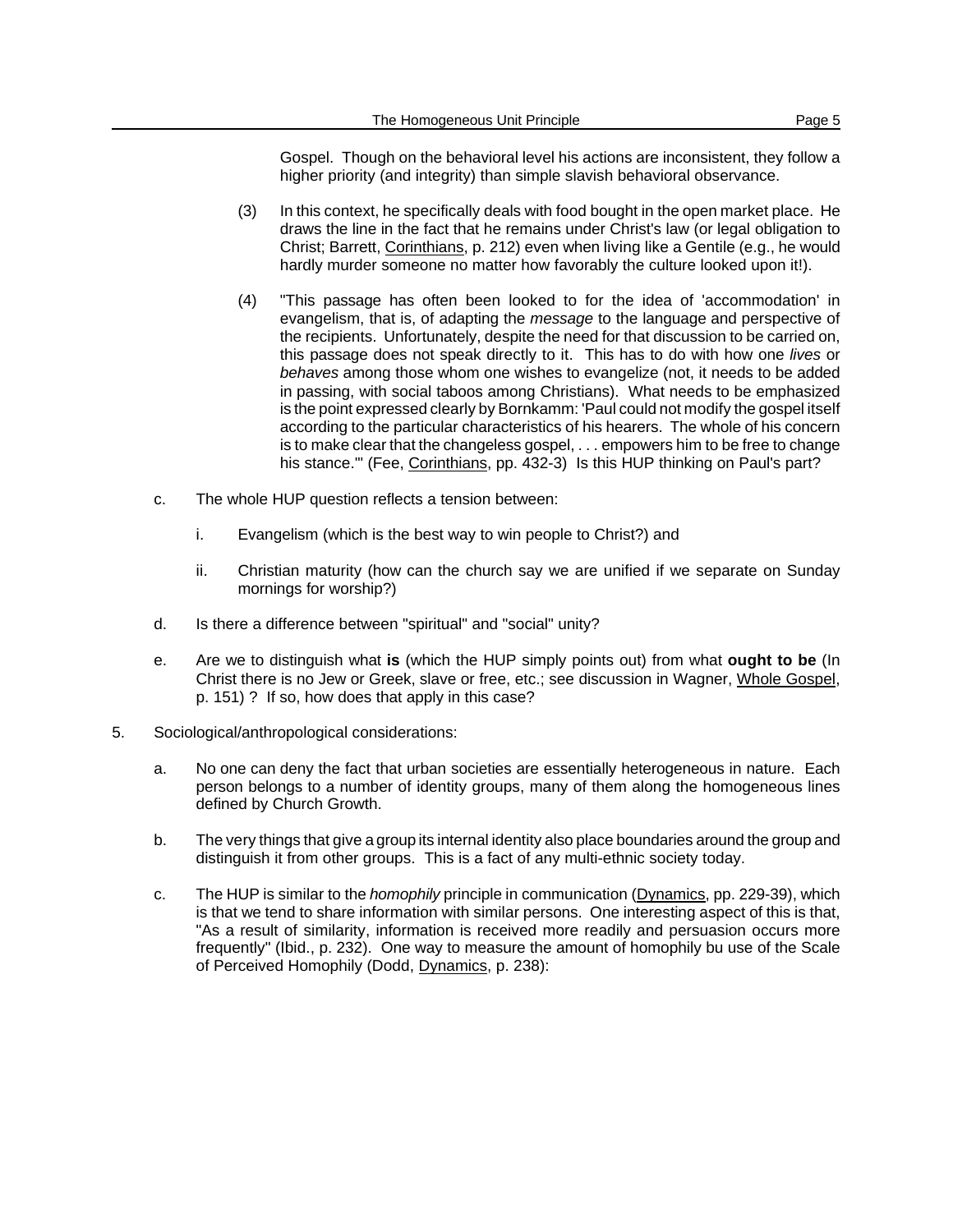| <b>ATTITUDE DIMENSION</b>              |               |                                       |  |
|----------------------------------------|---------------|---------------------------------------|--|
| Does not think like me                 | 1 2 3 4 5 6 7 | Thinks like me                        |  |
| Behaves like me                        | 1 2 3 4 5 6 7 | Does not behave like me               |  |
| Similar to me                          | 1 2 3 4 5 6 7 | Diferent from me                      |  |
| Unlike me                              | 1 2 3 4 5 6 7 | Like me                               |  |
| <b>BACKGROUND DIMENSION</b>            |               |                                       |  |
| From social class similar to mine      | 1 2 3 4 5 6 7 | From social class different from mine |  |
| Economic situation different from mine | 1 2 3 4 5 6 7 | Economic situation like mine          |  |
| Status like mine                       | 1 2 3 4 5 6 7 | Status different from mine            |  |
| Background different from mine         | 1 2 3 4 5 6 7 | Background similar to mine            |  |
| <b>VALUE DIMENSION</b>                 |               |                                       |  |
| Morals unlike mine                     | 1 2 3 4 5 6 7 | Morals like mine                      |  |
| Sexual attitudes unlike mine           | 1 2 3 4 5 6 7 | Sexual attitudes like mine            |  |
| Shares my values                       | 1 2 3 4 5 6 7 | Doesn't share my values               |  |
| Treats people as I do                  | 1 2 3 4 5 6 7 | Doesn't treat people as I do          |  |
| <b>APPEARANCE DIMENSION</b>            |               |                                       |  |
| Looks similar to me                    | 1 2 3 4 5 6 7 | Looks different from me               |  |
| Different size than I am               | 1 2 3 4 5 6 7 | Same size that I am                   |  |
| Appearance like mine                   | 1 2 3 4 5 6 7 | Appearance unlike mine                |  |
| Doesn't resemble me                    | 1 2 3 4 5 6 7 | Resembles me                          |  |

- d. When McGavran advocates that we seek to avoid placing any unnecessary sociological barriers in front of people who are considering conversion, the scale of homophily can help us consider areas that will be important in their thinking.
- 6. The implications of the HUP on the growth of a local church:
	- a. The possible benefits of a homogeneous congregation or denomination include:
		- i. Sharing of a common worldview (including common patterns of thinking, belief systems, behavioural ethics and norms, non-verbal communication signals, decision-making methodologies, etc.). Of all of these, language is the 'gate-keeper'. If someone does not know the language of the church, he or she will not be interested in working through other issues.
		- ii. Sharing of a common language
		- iii. Sharing of a common history